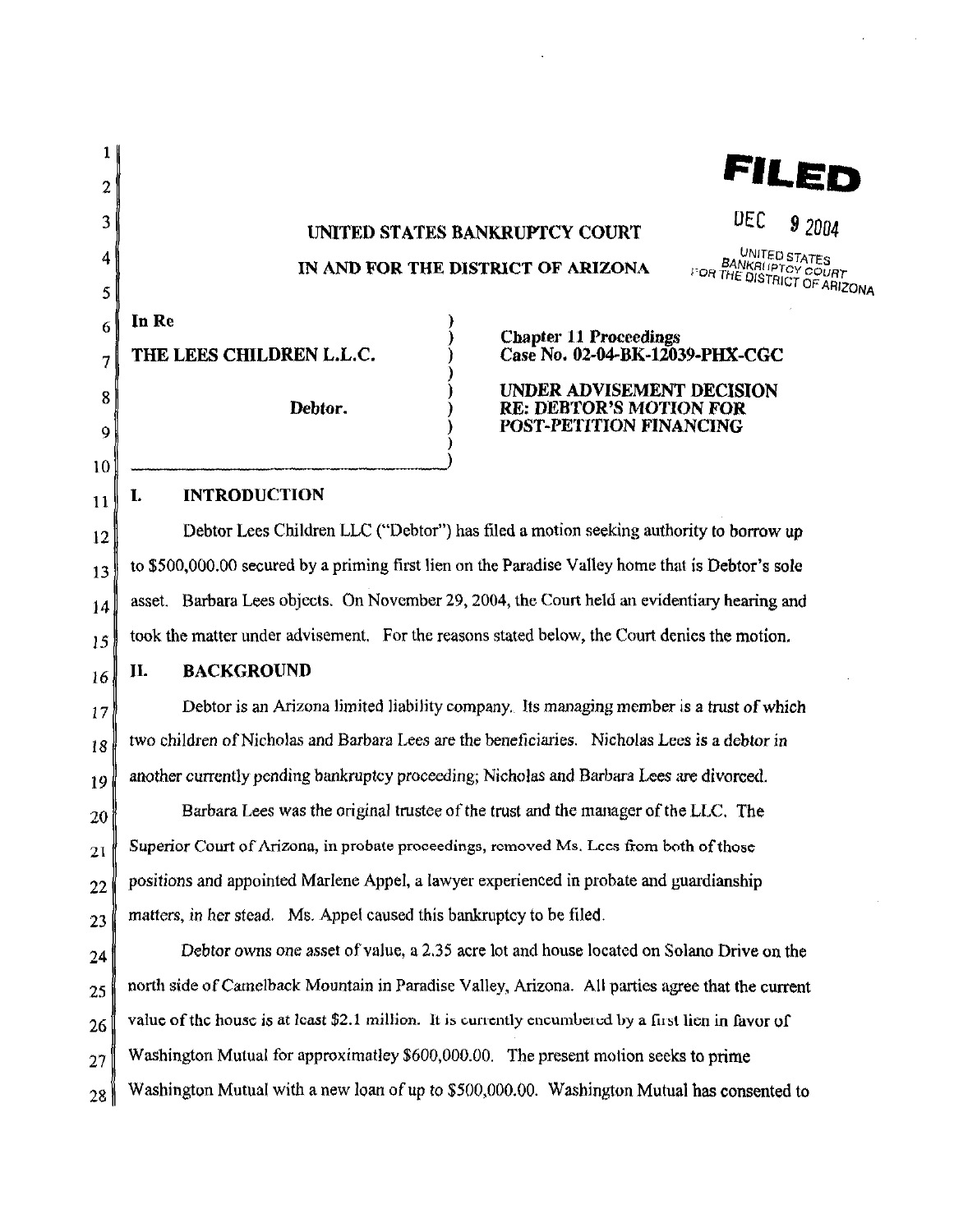having its secured position primed conditioned upon it receiving adequate protection in a form  $\mathbf{I}$  $2 \parallel$  and manner it has negotiated with Debtor.

 $3 \text{}$  Debtor initially sought post-petition financing in the amount of \$250,000.00. At a  $4 \parallel$  previous hearing, the Court found that inadequate notice had been given to Washington Mutual 5 and directed the Debtor to give such notice promptly. Once Washington Mutual became  $6\degree$  engaged in the process, terms and conditions of adequate protection were negotiated. The  $7 \parallel$  proposed use of the proceeds is as follows:  $8 \parallel$  1) \$100,000.00 to bring Washington Mutual current and to establish a payment 9 10 11 12 13 14 15 16 17 18 19 20 21 22 23 24 25 26 27 28 2) 3) 4) 5) 6) reserve for approximately 6 months; \$90,000.00 to establish a reserve for the post-petition lender and to pay loan expenses; \$120,000.00 in additional reserves (for unknown or unexpected expenses); \$25,000.00 for insurance; \$125,000.00 for legal accounting and appraisal expenses; \$35,000.00 to address the property's violations of the Town of Paradise Valley codes and to hire consultants needed to complete due diligence and evaluation with respect to the alternatives available for the property; 7) \$2,000.00 for United States Trustee's fees. As originally requested and noticed, Debtor sought only \$250,000.00; that was changed through a "supplement" that was subsequently filed. As originally presented at the hearing, the terms of the loan would be as follows: 1) Interest rate prime plus 10%, compounded daily; 2) Facility fees  $-4\%$  of the loan amount (\$20,000.00); 3) Prepayment penalty equal to interest on loan amount for full term; 4) Extension fees  $-1\%$  for 30 day period after term 5) Default rate prime plus  $19\%$ ; 6) Reimbursement of all expenses.

2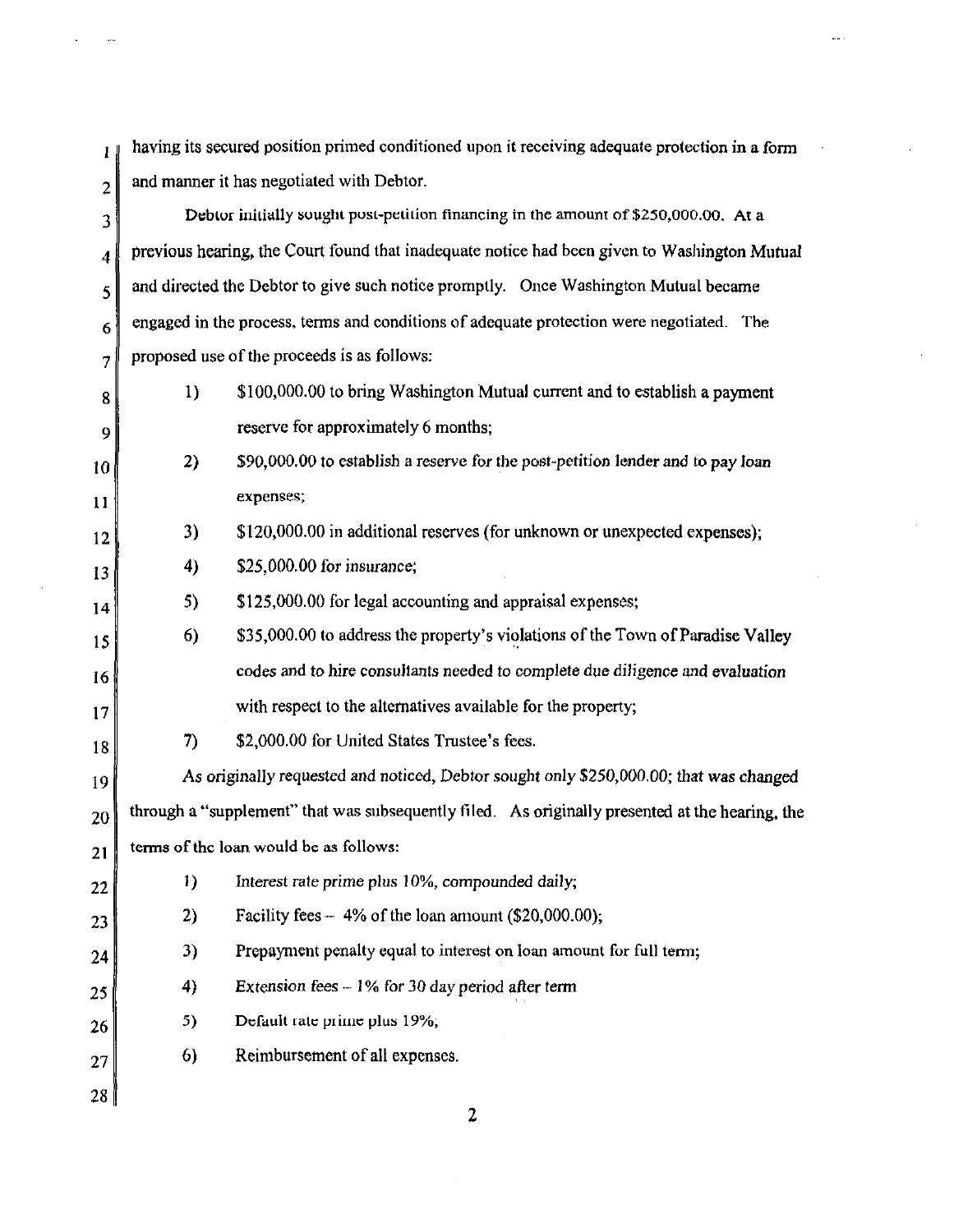Thus. the cost of the funds. as originally presented. would be \$20.000.00 in commitment fees, approximately \$75,000.00 in committed interest payments and legal tees. These amounts total roughly \$100,000.00. Therefore, under the loan as originally presented, \$100,000.00 of the \$500,000.00 proceeds would be used to pay fees, interest, and expenses back to the lender.

After questions were raised at the hearing as to the high cost of the money, Debtor negotiated with the lender during a court break for concessions on the fixed fee amount. As a result of those negotiations, Debtor represented on the record that the lender had agreed to reduce the pre-payment penalty to *90* days of interest on \$250,000.00 or the amount actually borrowed, whichever is greater. This would reduce the committed interest to approximately \$10,000.00 from \$75,000.00. Of course, if the full \$500,000.00 were borrowed for the full term, the interest due would be approximately  $$75,000.00<sup>1</sup>$ 

Everyone agrees that the house is in poor condition and is currently uninhabitable. There have been numerous violations cited against the property by the Town of Paradise Valley that need to be addressed quickly. No more than \$35,000.00 has been set aside for this purpose, however.

16 17 18 19 20 21 22 According to Ms. Appel, the loan is needed because the estate is totally without funds. She alleges that this has resulted from the "looting" of the LLC by Ms. Lees when she was manager. As a result, although Ms. Appel has been in control of Debtor for nearly a year, she argues that she has been unable to do the kind of due diligence necessary for her to decide how best to maximize the value of the property for the benefit of the estate. Out of the fees for legal and other expenses, she proposes to pay approximately  $$25,000.00$  to a general contractor, architect, engineer and other specialists to advise on how best to maximize the value.

23 24 25 At the hearing, Ms. Lees presented testimony from a developer who specializes in building custom homes in the high end market as well as a realtor who has specialized for the last thirty years in the same market niche.

26

1

2

3

4

*5* 

6

7

8

9

10

11

12

13

14

15

All parties seem to agree that Ms. Appel is faced with a limited number of choices. She

27 28

<sup>1</sup>These are rough calculations based upon prime rate at approixmately 5%.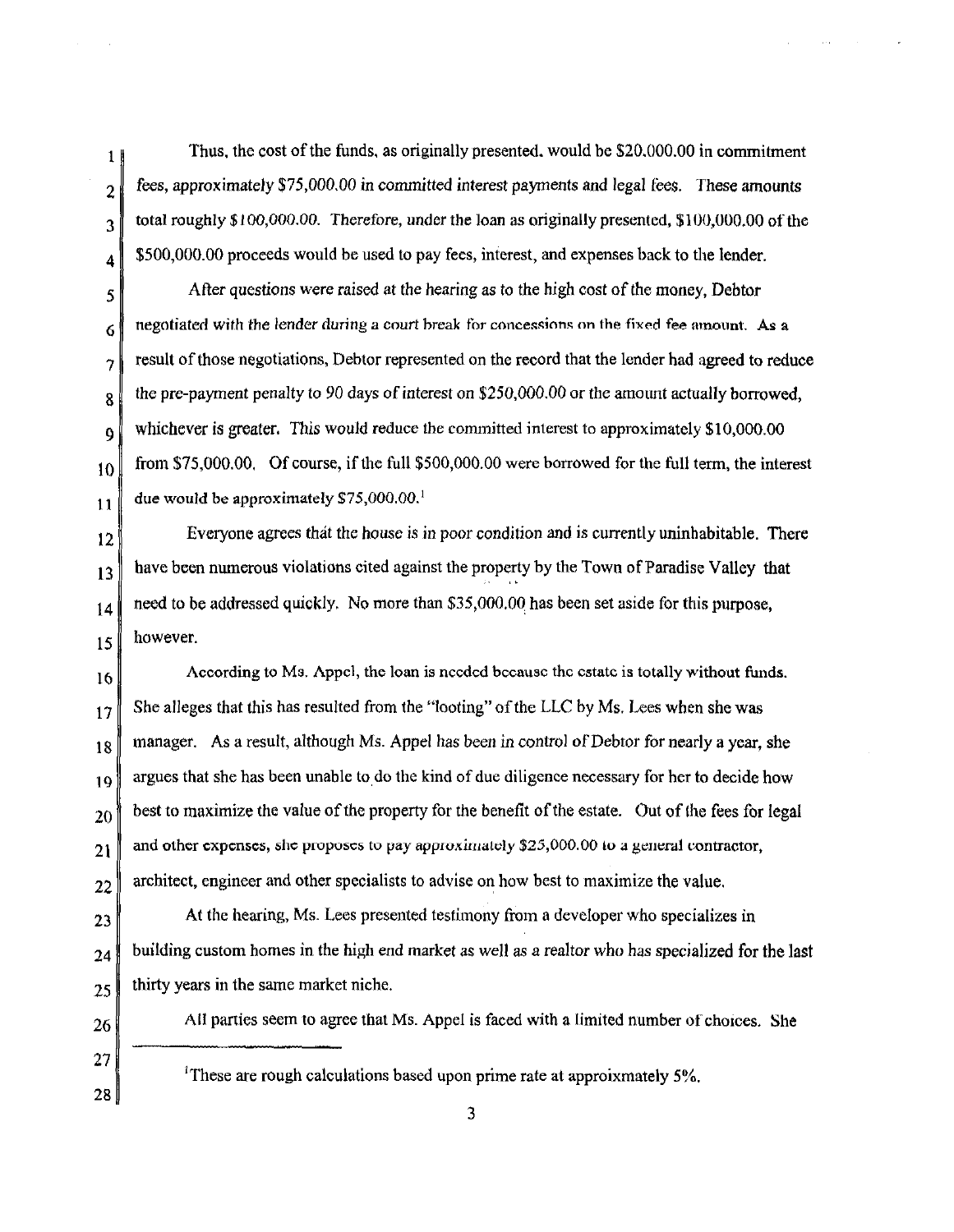could sell the property as is, yielding basically the land value of approximately \$2 million. She  $\mathbf{1}$ could tear down the house and "scrape" the land, preparing it for sale as a lot, thereby controlling 2 the cost of the demolition and removal. She could remodel the house to improve its overall 3 value. Finally, she could build a new house up to current luxury home standards on the property, 4 thereby potentially raising the value significantly. 5

6 7 8 9 10 11 12 13 14 As Ms. Appel puts it, her dilemma is that she does not know which of these alternatives is best until she can engage the experts to advise her, and she cannot engage the experts to advise her until she has the funds to do so. As a result, this case has stalled for approximately one year. In addition, Ms. Lees has claimed a leasehold interest in the property that has clouded the title. This has heen the subject of separate litigation in probate court where currently a preliminary injunction is in place barring Ms. Lees access to the property. At the hearing, Ms. Lees agreed that the house could be sold free and clear of liens and other interests and that her lease claims would attach to the proceeds. Thus, the existence or nonexistence of the lease is no longer a bar to the sale of the property.

15 !6 17 18 19 20 Ms. Lees filed a motion to compel the trustee to sell the property. She has produced a buyer who has offered to pay 94% of the average of three appraisals of the property in *"as* is" condition. Previously, Ms. Lees stated that she would consent to such a sale free and clear of her lease interest only if the purchaser were Mr. Gray; at the hearing, she removed that condition. Mr. Gray consented to the property heing sold at auction so long as the time period was limited to 30 or 45 days. $2$ 

21 22 23 24 25 Both of the witnesses testified that construction costs for a new house on the lot would be no less that \$250.00 a foot and that the expected return would be in the vicinity of \$500.00 a foot. However, Mr. Davis, the real estate agent, testified that the market for houses in excess of \$5 million in Paradise Valley is very thin at the moment and that only 4 or *5* houses have sold in the last year. Of 45 houses listed at \$4 million or above, only 14 have sold. In order to build a

26 27 *<sup>2</sup>*

28

4

<sup>&</sup>lt;sup>2</sup>Mr. Gray has agreed that Ms. Lees and her two girls could continue to rent the house until they finish school.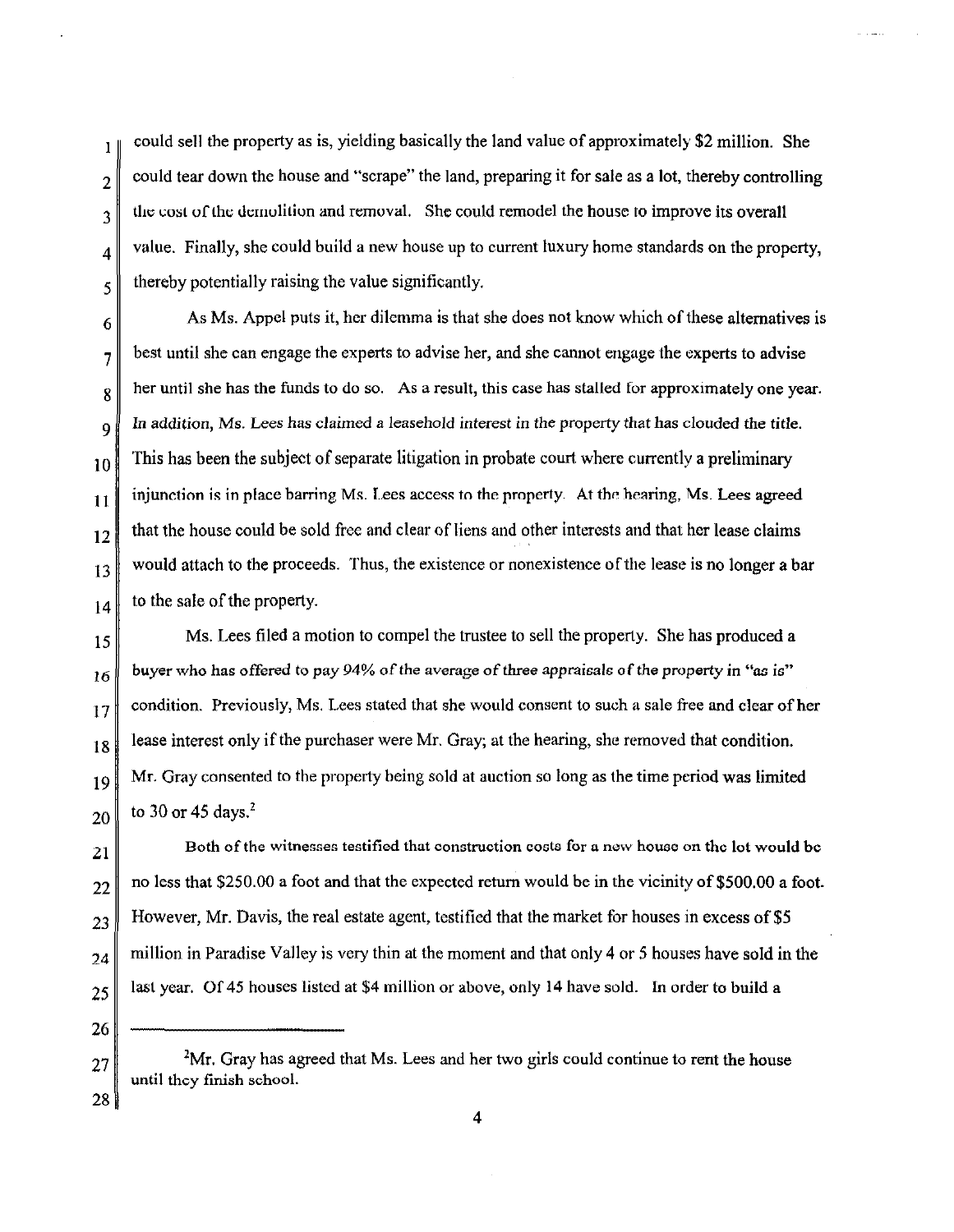house up to current standards, the estate would have to borrow a substantial amount of money –  $\mathbf{1}$ probably around  $$2.5$  million - against the possibility that the house could be sold in a 2 reasonable period of time after completion to justifY the additional retwn to the estate. This 3 scenario is further complicated by the strict procedures in place in the town of Paradise Valley 4 for obtaining the necessary approvals and permits, including the fact that the lot is subject to the *5*  hillside ordinance and review process. 6

7 8 9 Ms. Appel testified that she was advised that renovations could be made to the house with an approximate budget of \$750,000.00. However, there was no evidence directly from a witness with knowledge on this subject.

10 11 12 13 14 15 16 In summary, therefore, the situation is as follows. Ms. Appel wants to borrow \$500,000.00, of which a maximum of \$35,000.00 would be spent actually improving the property. Those improvements would be limited to what is necessary to satisfy the inspectors of Paradise Valley. The primary focus of the borrowing is to obtain the \$25,000.00 needed to hire the necessary consulting experts. Ms. Appel asserts that she is unable to make an informed decision on what to do in the absence of hiring the experts but that she expects she could get a response from them within 30 days.

17 18 19 20 21 22 23 24 25 26 As a general rule, the Court will defer to the trustee or debtor-in-possession on matters involving business judgment where that judgment has been exercised within reasonable bounds. Based on the record in this case, the Court concludes that borrowing this amount of money on these terms for these uses is not a reasonable exercise of the business judgment of the debtor-inpossession. The Court is not convinced that there are not less expensive alternatives available to achieve the results requested. Even at the lower numbers, the fees and expenses to be incurred for this loan are substantial and significantly exceed the amount of money that would be actually used for the purpose stated- obtaining the due diligence. The Court fully acknowledges the "chicken and egg" problem that exists here but cannot find that a loan of this size for these purposes can be justified. This conclusion is based upon three things:

27

I) The amount, price and terms of the Joan;

28

5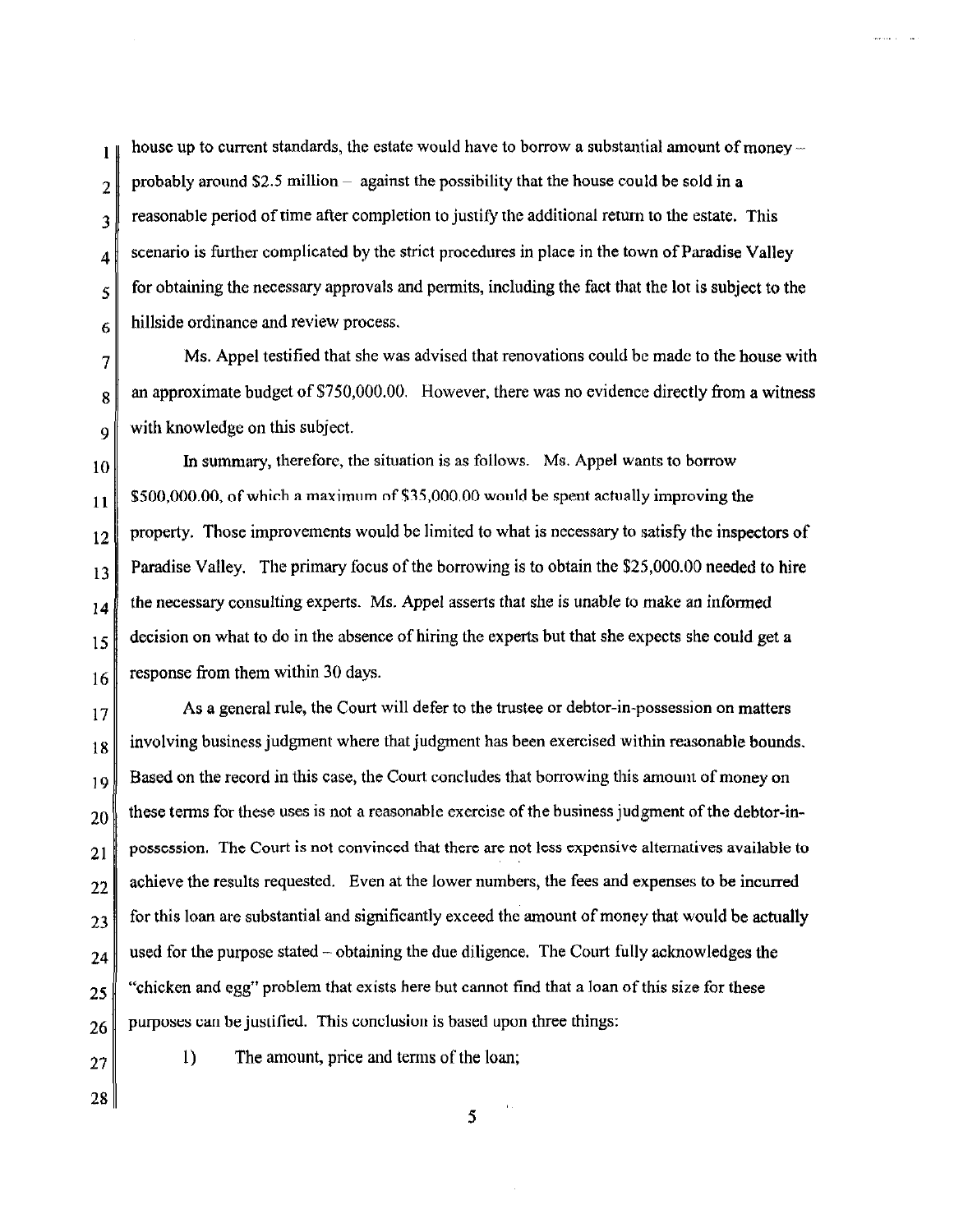|    | 2)<br>The unlikelihood that a remodel solution at a reasonable price would produce a                                         |  |  |
|----|------------------------------------------------------------------------------------------------------------------------------|--|--|
| 2  | significantly large enough incremental return to the estate to be a reasonable                                               |  |  |
| 3  | alternative; and                                                                                                             |  |  |
| 4  | 3)<br>The fact that the "tear down and rebuild" scenario would, even under the best of                                       |  |  |
| 5  | circumstances, involve enormous risks for the estate, could be subject to                                                    |  |  |
| 6  | substantial delays, would always be subject to market risk on the resale of the                                              |  |  |
| 7  | property, and would put the estate at unreasonable risk.                                                                     |  |  |
| 8  | Therefore, the motion will be denied without prejudice. Ms. Appel has 30 days                                                |  |  |
| 9  | within which to present a new scenario for performing the due diligence she believes is                                      |  |  |
| 10 | necessary. If such a scenario cannot be presented within 30 days, the Court will hold a continued                            |  |  |
| 11 | hearing to determine if the motion to compel sale of the property should be granted. The Court                               |  |  |
| 12 | notes that, in the absence of substantial new facts to the contrary, the Court would be inclined at                          |  |  |
| 13 | that point to grant such a motion.                                                                                           |  |  |
| 14 | So ordered.                                                                                                                  |  |  |
| 15 | <u>Dec. 9, 2</u><br>DATED:                                                                                                   |  |  |
| 16 |                                                                                                                              |  |  |
| 17 | eecy                                                                                                                         |  |  |
| 18 | <b>CHARLES G. CASE II</b><br>UNITED STATES BANKRUPTCY JUDGE                                                                  |  |  |
| 19 |                                                                                                                              |  |  |
| 20 | COPY of the foregoing sent via facsimile and/or<br>mailed this $\underline{111}$ day of December, 2004, to:                  |  |  |
| 21 |                                                                                                                              |  |  |
| 22 | OFFICE OF THE U.S. TRUSTEE<br>230 North First Avenue, 2 <sup>nd</sup> Floor<br>Phoenix, Arizona 85003                        |  |  |
| 23 |                                                                                                                              |  |  |
| 24 | Shelton L. Freeman<br>DeCONCINI McDONALD YETWIN & LACY, P.C.<br>2025 North Third Street, Suite 230<br>Phoenix, Arizona 85004 |  |  |
| 25 |                                                                                                                              |  |  |
| 26 | Daniel P. Collins                                                                                                            |  |  |
| 27 | COLLINS MAY POTENZA BARAN & GILLESPIE, P.C.<br>201 North Central Avenue, Suite 2210                                          |  |  |
| 28 | 6                                                                                                                            |  |  |
|    |                                                                                                                              |  |  |